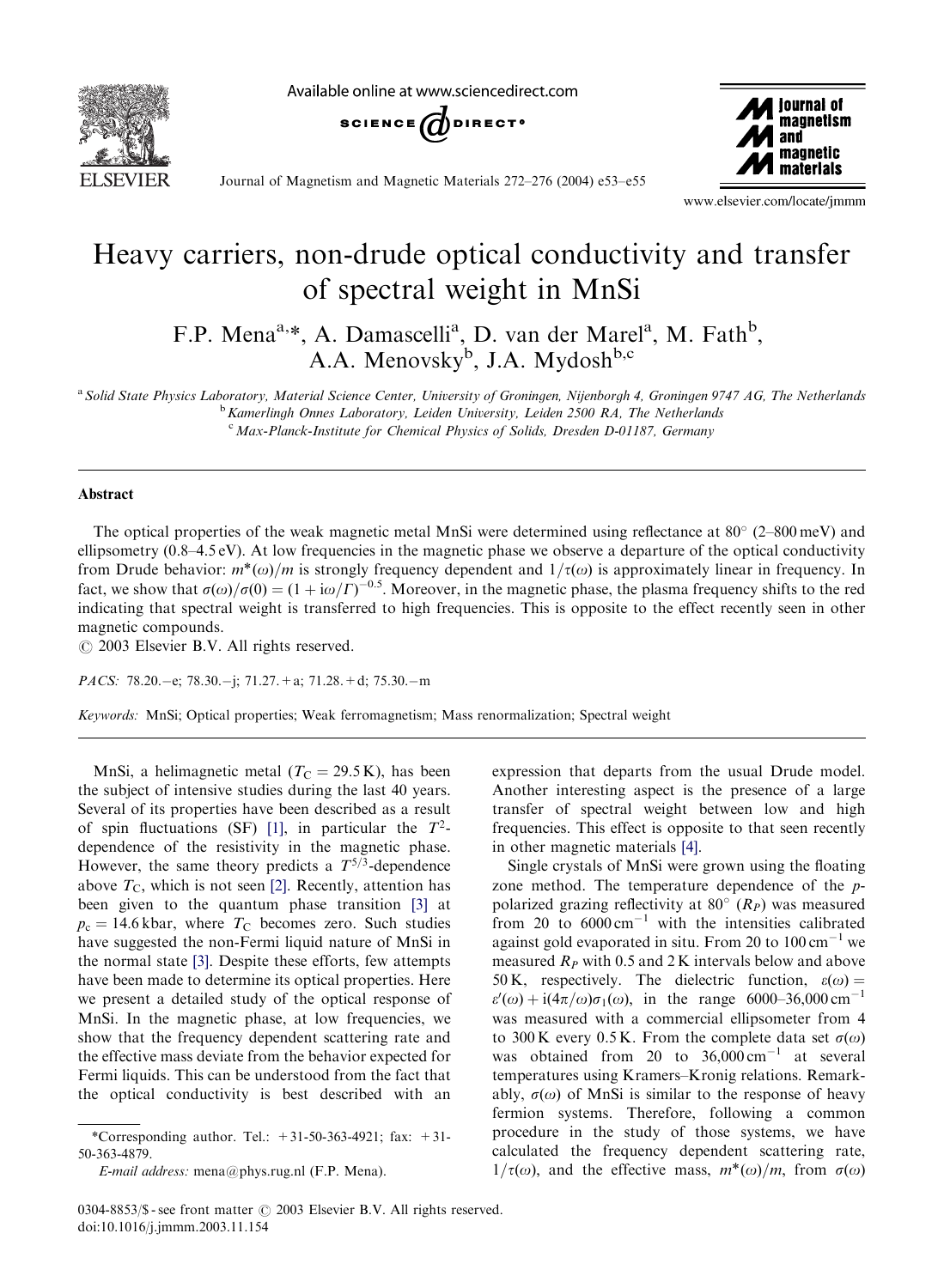<span id="page-1-0"></span>using the extended Drude-model with  $\omega_P = 18700 \text{ cm}^{-1}$ (see below). Fig. 1a indicates at  $10 K$ , at the lowest frequency, an enhancement of 4, and 17 when we extrapolate the data to  $\omega = 0$ . In comparison, De Haas– van Alphen experiments (at  $T = 0.35 \text{ K}$ ) [\[5\]](#page-2-0) give an average enhancement of 4.5 times the cyclotron mass, although values as high as 14 were observed for some of the orbits. The behavior of  $1/\tau(\omega)$  (Fig. 1b) is also remarkable. At high temperatures this quantity becomes frequency independent, as expected for a Drude peak but already at 100 K it is no longer constant. Approaching the phase transition,  $1/\tau(\omega)$  becomes strongly frequency dependent between 30 and 300 cm<sup>-1</sup> following approximately a linear frequency dependence. In contrast, theory predicts  $1/\tau(\omega, T) = 1/\tau_0 + a(\hbar\omega)^2 +$  $b(k_\text{B}T)^2$  with  $b/a = \pi^2$  for heavy fermions [\[6\]](#page-2-0) and  $b/a =$  $(2\pi)^2$  for SF [\[7\].](#page-2-0) For 10 K these two possibilities are plotted in the inset of the lower panel of Fig. 1. A deviation from these predictions is evident.

Our results below  $100 \text{ cm}^{-1}$ , show a gradual change in  $1 - R_p(\omega)$  from the Hagen–Rubens law,  $\omega^{1/2}$ , to a linear frequency dependence when  $T$  is lowered. However, combining the Drude model with the Fresnel equations as the scattering rate decreases, a change from  $\omega^{1/2}$  to a plateau is expected. From a fit to the measured quantities it turns out that the infrared properties together with the DC resistivity can be summarized in an economical way when we replace the Drude formula with  $\sigma(\omega) = (\omega_P^2/4\pi)i/((\omega + i\Gamma)^{1-2\eta}[\omega + i\Omega]^{2\eta})$  [\[8\]](#page-2-0). Such a fit gives  $\omega_P \sim 18$ , 700 cm<sup>-1</sup>,  $\Omega \sim 2000$  cm<sup>-1</sup>,  $\eta \sim 0.25$  and a strong  $T$ -dependence of  $\Gamma$ . This equation has been also



Fig. 2. (a) Plasma frequency and (b) spectral weight of  $\sigma(\omega)$ above and below  $6000 \text{ cm}^{-1}$ .



Fig. 1. (a)  $m^*(\omega)/m$  and (b)  $1/\tau(\omega)$  at different temperatures (insets: same quantities below 200 cm<sup>-1</sup>). Symbols: experimental data. Lines: calculation from the non-Drude fit. The inset of the right panel also shows  $\rho_{DC}\omega_p^2/(4\pi)$  (solid points) and the expected frequency dependence for heavy fermions (gray solid line) and for spin fluctuations (gray dashed line) at 10 K.